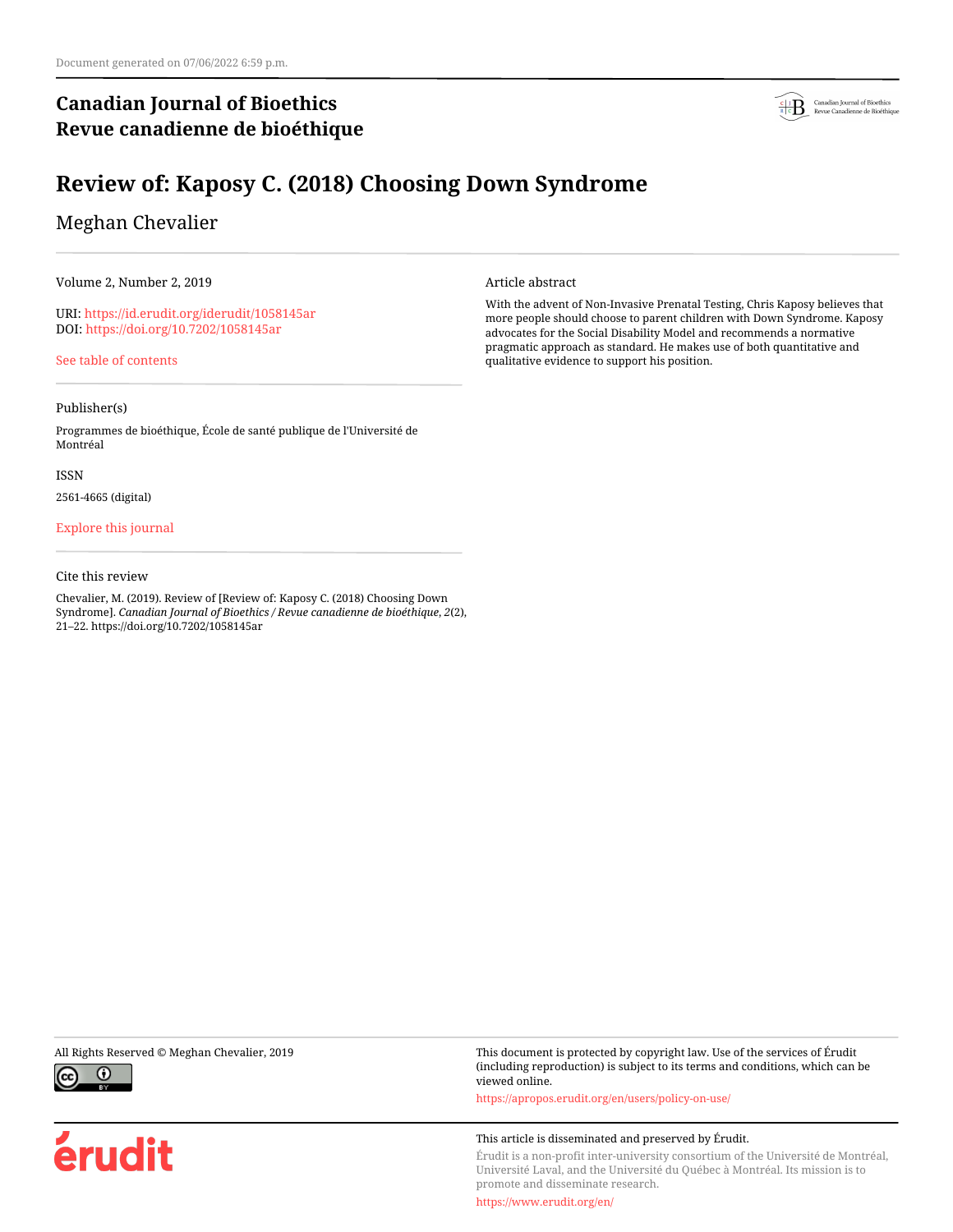### **COMPTE RENDU / REVIEW**

# **Review of: Kaposy C. (2018)** *Choosing Down Syndrome*

### Meghan Chevalier<sup>1</sup>

Avec l'avènement du test prénatal non invasif, Chris Kaposy croit que plus de gens devraient choisir d'élever des enfants atteints du syndrome de Down. Kaposy plaide en faveur du modèle de handicap social et recommande une approche normative pragmatique comme norme. Il utilise des données quantitatives et qualitatives pour étayer sa position.

**Mots-clés Keywords**

### **Résumé Abstract**

With the advent of Non-Invasive Prenatal Testing, Chris Kaposy believes that more people should choose to parent children with Down Syndrome. Kaposy advocates for the Social Disability Model and recommends a normative pragmatic approach as standard. He makes use of both quantitative and qualitative evidence to support his position.

Down syndrome, prenatal testing, selective termination

*Choosing Down Syndrome* [1] by Chris Kaposy situates itself within a modern era of prenatal testing. The book is motivated by the advent and proliferation of Non-Invasive Prenatal Testing (NIPT), which seems to be occurring without sufficient reflection. Kaposy questions the potential repercussions of widespread use of NIPT in the larger framework of prenatal testing for Down syndrome and selective termination. *Choosing Down Syndrome* puts forth thorough and convincing arguments for choosing to parent children with Down syndrome, addressing previously published sources on the topic. Kaposy clearly outlines the structure of each chapter in the book's introduction, and what Kaposy intends to argue is clear.

*Choosing Down Syndrome* begins by establishing itself within a context of ongoing debates regarding the ethics of prenatal genetic testing for Down syndrome. NIPT offers a low-risk, highly accurate screen for Down syndrome. Ultimately, Kaposy suggests that more people should choose to parent a child with Down syndrome following a prenatal diagnosis, rather than terminate their pregnancy. To support this claim, Kaposy begins with an analysis of several autobiographical accounts written by parents of children with Down syndrome. He subsequently presents empirical research about families of children with Down syndrome, while discrediting suggestions that the happiness that these families experience is due to adaptive preferences, i.e., the preferences that people develop based on a limited amount of potentially oppressive and less than ideal options. Kaposy then discusses the morality of bringing into the world a child with a disability, as well as the morality of selective termination. The penultimate chapter considers how the identity of a person with Down syndrome is perceived by society, and Kaposy recommends a normative pragmatic approach as standard. This means that we should employ the Social Disability Model (the perspective that disability results from the failure of society to accommodate individual needs, rather than from the individual themselves) while recognizing their disability as a medical condition when it is in their best interest, such as in therapeutic or educational contexts. The concluding chapter of the book examines the capitalist influence on selective termination. Kaposy argues that biases against people with Down syndrome result from their difficulty in achieving the type of monetary success that is valued in a capitalist society.

The primary strength of Kaposy's arguments comes from his decision to use both qualitative and quantitative supporting evidence. The qualitative analysis of autobiographical accounts written by parents of children with Down syndrome and quantitative empirical findings are mutually supportive. Kaposy includes autobiographical accounts (Chapter 3) before addressing empirical research statistics (Chapter 4), emphasizing the importance of these autobiographical accounts and avoiding this chapter being read through solely a statistical lens. The points raised in Chapter 3 are later supported by statistics, but the order in which they are presented allows the autobiographical accounts to be read independently as legitimate and valuable evidence.

After discussing and evaluating autobiographical accounts and empirical statistics, Kaposy considers questions of morality with respect to continuing pregnancies and selective termination. He clarifies and questions potential motives for selective termination. Kaposy writes with a nuanced understanding of context. For example, while some could view legislation that has been passed to promote accessibility and inclusivity as indicators that society is progressing away from biased attitudes, Kaposy discusses the presence of informal bias. Further, when addressing previously published literature, he examines and critiques their definitions of important concepts, such as disability, well-being and quality of life. Kaposy effectively challenges assumptions about people with disabilities, simplistic arguments, and arguments based on intuition in other works. In a wellrounded approach, *Choosing Down Syndrome* calls into question both individual and structural issues that contribute to the bias toward people with Down syndrome.

Throughout *Choosing Down Syndrome*, Kaposy writes with transparency. He acknowledges a perceived conflict of interest, the fact that he parents a son with Down syndrome, and handles potential criticism well, demonstrating that this perception is a by-product of the bias he is arguing exists. Further, he admits the faults of the Social Disability Model to which he often alludes. From my perspective, these critiques do not weaken Kaposy's arguments, but rather demonstrate that he has thoroughly considered the validity of his arguments and understands the social and academic context in which he is writing.



 $\omega$   $\omega$